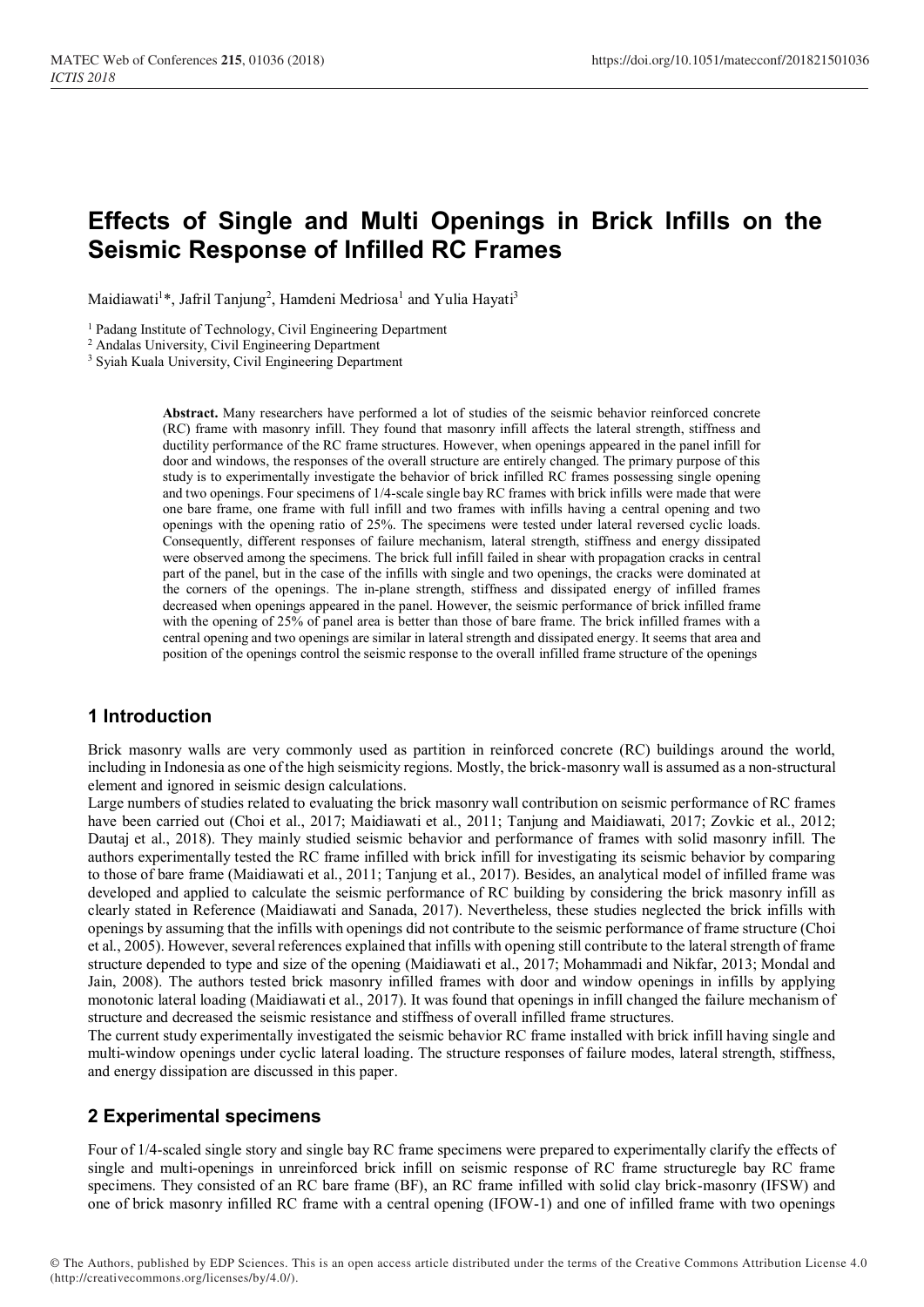(IFOW-2). The dimension and detailed structure of all specimens were all the same to RC frame elements. Figure 1(a) shows the detailed drawing of the RC frame elements. The columns clear height was 750 mm with their cross-sectional dimension of  $125x125$  mm,  $4D10$  longitudinal rebars and  $\phi$ 4-50 transverse hoops. The cross-sectional dimension of the upper beam was 200x200 mm with 4D13 longitudinal reinforcements and a hoop of 8-50. The cross-sectional dimension of the footing beam was  $700x200$  mm with 16D13 for the longitudinal reinforcements and  $\phi$ 8-50 for the hoop.

The infill element used 1/4 scale clay bricks of dimensions of 60 mm in length, 30 mm in width and 13 mm in height. The scaled brick units were arranged with mortar beds in the interior clear height of frames. The ratio of cement:water for mortar was 1:0.5. Finishing mortar with 5.0 mm thickness used for plastering both wall surfaces. The average compressive strength of brick is 10.9 N/mm2. No shear connectors were used between infill and boundary columns. Figures 1(b), 1(b), and 1(c) show the RC frame with solid brick infill, RC frame with brick infill having a central opening, and RC frame with brick infill having two openings, respectively.



# **3 Material properties**

Table 1 shows the compressive strength of concrete (fc'), the compressive strength of brick masonry prism (fm'), yield strength (fy) and tensile strength (fu) of reinforcements as the material properties of specimens. Table 1. Material properties of specimens

| Specimen    | $f'_c$ (N/mm2) | $f'_m$ (N/mm2) | $f_v$ (N/mm2)               | $f_u$ (N/mm2)               |
|-------------|----------------|----------------|-----------------------------|-----------------------------|
| BF          | 49.9           | -              | 390.2 (for Ø4)              | 598.3 (for Ø4)              |
| <b>IFSW</b> | 49.9           | 13.0           | 346.8 (for $\varnothing$ 6) | 448.6 (for $\varnothing$ 6) |
| IFOW-1      | 49.9           | 13.0           | $462.0$ (for D10)           | $619.7$ (for D10)           |
| IFOW-2      | 49.9           | 13.0           | $421,1$ (for D13)           | 582.4 (for D13)             |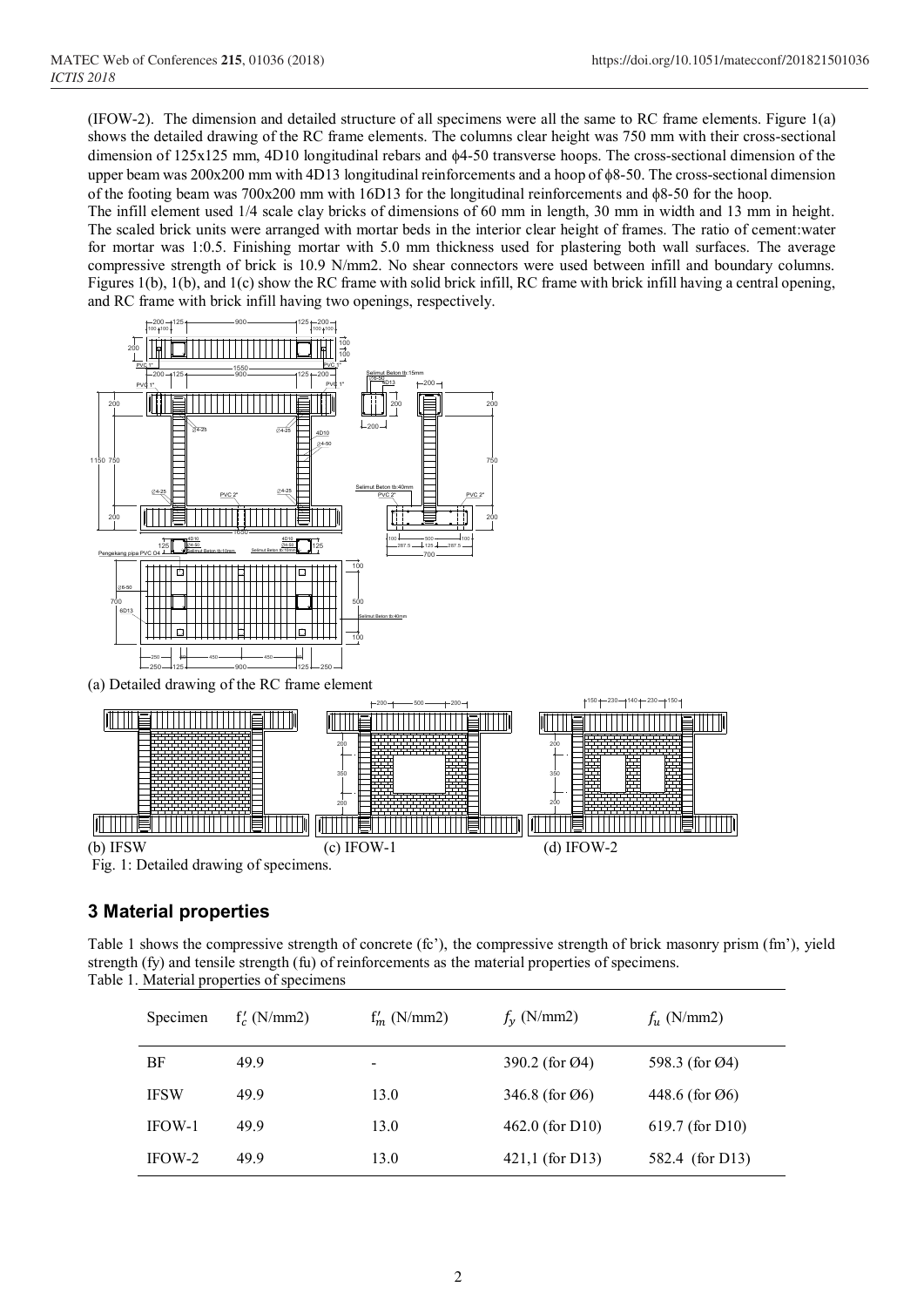# **4 Test method**

### 4.1 Loading system

The test models were constructed and tested at the testing facility in Structural and Construction Material Laboratory of Civil Engineering Department, Syiah Kuala University. The specimens subjected by reversed cyclic lateral loads using a horizontal hydraulic jack with a capacity of 500 kN without axial load. Figure 2 demonstrates the schematic representation of the test setup and loading system.

The lateral reversed cyclic loading applied to the specimens referred to FEMA 461 standard (FEMA 461, 2007). The loading history of cyclic loading applied to specimens is shown in Figure 3. The lateral load with initial cycle to R=1/800 was applied to specimen and then followed by two cycles to  $R=1/400$ ,  $1/200$ ,  $1/100$ ,  $1/50$ ,  $1/25$ ,  $1/12.5$ , and  $1/10$ , however, the loading stopped when the specimens failed. The drift angle R; ratio of lateral displacement to column height, is used for controlling incremental loading.



Fig. 3: Loading history

#### 4.2 Measurement

Several measurement devices of LVDT were placed on the columns of specimen to quantify the horizontal and vertical displacements of both columns, as shown in Figure 2(b). During the test, the incremental applied cyclic lateral loads, as well as displacements, were recorded. Initiated cracks and crack propagation were marked in the columns and the infills at the peak and residual drifts to identify the failure process of specimens. Failure mode and the final cracking pattern of the specimen were noticed.

# **Test results and discussion**

#### 5.1 Failure process

Table 2 summarizes the failure process of all specimens. Comparison of crack patterns of specimens at the final condition after testing are exhibited in Figure 4.

|  | Table 2. Failure process of specimens |  |
|--|---------------------------------------|--|

| cycles | BF Specimen                                      | IFSW specimen                                         |
|--------|--------------------------------------------------|-------------------------------------------------------|
| 1/800  | No crack in this cycles                          | Separation cracks between column and wall at a        |
|        |                                                  | drift ratio of 0.05.                                  |
| 1/400  | Initial flexural crack at the top of the tensile | Initial flexural crack at the tensile column at drift |
|        | column at 0.16 drift ratio.                      | ratio 0.17. Initial shear crack at the tensile        |
|        |                                                  | column at the drift ratio of 0.21.                    |
| 1/200  | Initial shear crack at the bottom of the         | Initial shear crack at the center of panel wall at a  |
|        | compressive column at a drift ratio of 0.5.      | drift ratio 0.45.                                     |
| 1/100  | Propagations of flexural cracks at the ends of   | Propagation of shear cracks at the ends of both       |
|        | both columns.                                    | columns and peeling off of the wall plaster.          |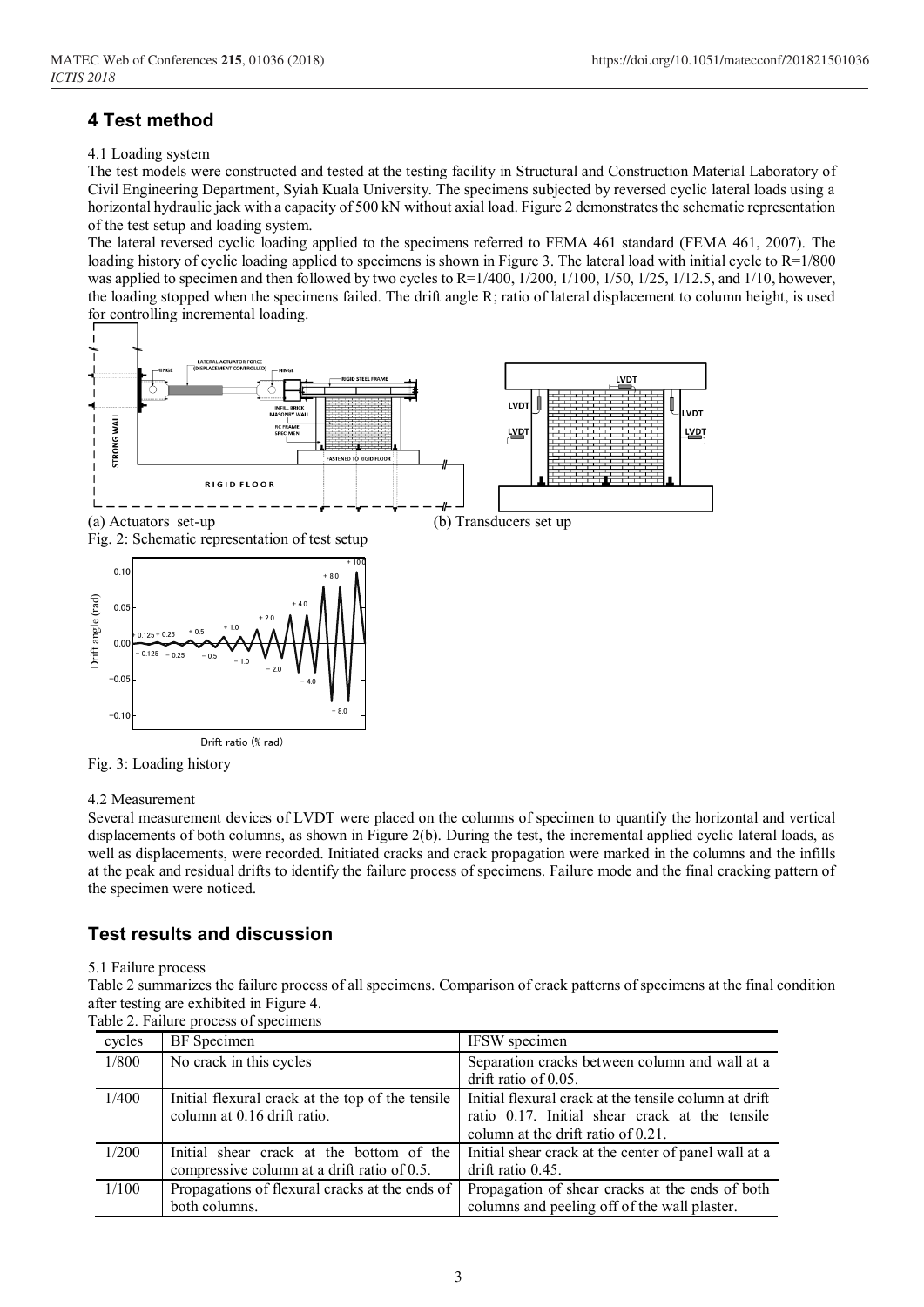| 1/50                          | Development of flexural cracks to flexural-<br>shear cracks.                                   | Development of shear crack width at the ends of<br>columns and spalling of wall plaster. |  |
|-------------------------------|------------------------------------------------------------------------------------------------|------------------------------------------------------------------------------------------|--|
| 1/25                          | Propagation of shear crack at the ends of                                                      | Shear failure of the brick wall in the in plane                                          |  |
|                               | columns.                                                                                       | direction and then degradation of lateral strength.                                      |  |
| 1/25.5                        | Shear failure at the bottom of the compressive                                                 | Failure of the wall in out of plane direction. Shear                                     |  |
|                               | column at a drift ratio 7.85.                                                                  | failure at the bottom of the compressive column.                                         |  |
| 1/10                          | Shear failure in both columns. Degradation of                                                  | Shear failure of both columns.                                                           |  |
|                               | lateral strength                                                                               |                                                                                          |  |
| cycles                        | IFOW-1 Specimen                                                                                | IFOW-2 Specimen                                                                          |  |
| 1/800                         | Initial shear crack at the left top corner and at                                              | Initial shear crack at the left top corner of the                                        |  |
|                               | the right bottom corner of opening at the drift                                                | opening at the drift ratio 0.04. Initial flexural                                        |  |
|                               | ratio 0.06.                                                                                    | crack in the wall between two openings at drift                                          |  |
|                               |                                                                                                | ratio 0.06.                                                                              |  |
|                               |                                                                                                | Separation cracks between column and wall at a                                           |  |
| 1/400                         |                                                                                                | drift ratio of -0.06.                                                                    |  |
|                               | Separation cracks between columns and wall.<br>Initial flexural crack at the tensile column at | Initial flexural crack at the top of the tensile<br>column at a drift ratio of 0.26.     |  |
|                               | the drift ratio 0.25.                                                                          |                                                                                          |  |
| 1/200                         | Initial shear crack at the tensile column at a                                                 | Initial shear crack at the top of the tensile column                                     |  |
|                               | drift ratio 0.47. Propagation of flexural cracks                                               | at a drift ratio of 0.51                                                                 |  |
|                               | at the middle height of both columns.                                                          |                                                                                          |  |
| 1/100                         | Development of shear cracks at the corners of                                                  | Development of shear cracks at the corners of the                                        |  |
|                               | the opening.                                                                                   | opening.                                                                                 |  |
|                               | Propagation of shear cracks at the ends of                                                     | Propagation of shear cracks at the ends of both                                          |  |
|                               | both columns. And propagation of flexural                                                      | columns. And propagation of flexural cracks                                              |  |
|                               | cracks along both column height.                                                               | along both column height.                                                                |  |
| 1/50                          | Initial peeling off the plaster at the corner of                                               | Development of shear cracks at the corners of the                                        |  |
|                               | the opening.                                                                                   | opening. Peeling off the plaster at the corner of                                        |  |
|                               |                                                                                                | the opening.                                                                             |  |
| 1/25                          | Spalling of plaster of the wall. further shear                                                 | Spalling of plaster of the wall. Initial failure of                                      |  |
|                               | failure of the wall at the corner of the                                                       | the wall in out of plane direction. Degradation of                                       |  |
|                               | opening.<br>Propagation of shear cracks at the top of the                                      | lateral strength                                                                         |  |
|                               | column. And then degradation of lateral                                                        |                                                                                          |  |
|                               | strength                                                                                       |                                                                                          |  |
| 1/12.5                        | Shear failure of the tensile column.                                                           | Shear failure of the tensile column.                                                     |  |
|                               | Initial failure of the wall in out of plane                                                    | Initial failure of the wall in out of plane direction                                    |  |
|                               | direction                                                                                      |                                                                                          |  |
| 1/10                          | Totally collapsed of the wall in out of plane                                                  | Totally collapsed of the wall in out of plane                                            |  |
|                               | direction                                                                                      | direction                                                                                |  |
|                               |                                                                                                |                                                                                          |  |
| Front<br>Left<br>View<br>View | Left<br>Front<br>Right<br>Right<br>View<br>View<br>View<br>View<br>Front View                  | Left<br>Right<br>View<br>View<br>Front View                                              |  |
|                               |                                                                                                |                                                                                          |  |
|                               |                                                                                                |                                                                                          |  |
|                               |                                                                                                |                                                                                          |  |
|                               | Without Wall                                                                                   |                                                                                          |  |
|                               |                                                                                                |                                                                                          |  |
|                               |                                                                                                |                                                                                          |  |
|                               |                                                                                                |                                                                                          |  |
|                               |                                                                                                |                                                                                          |  |





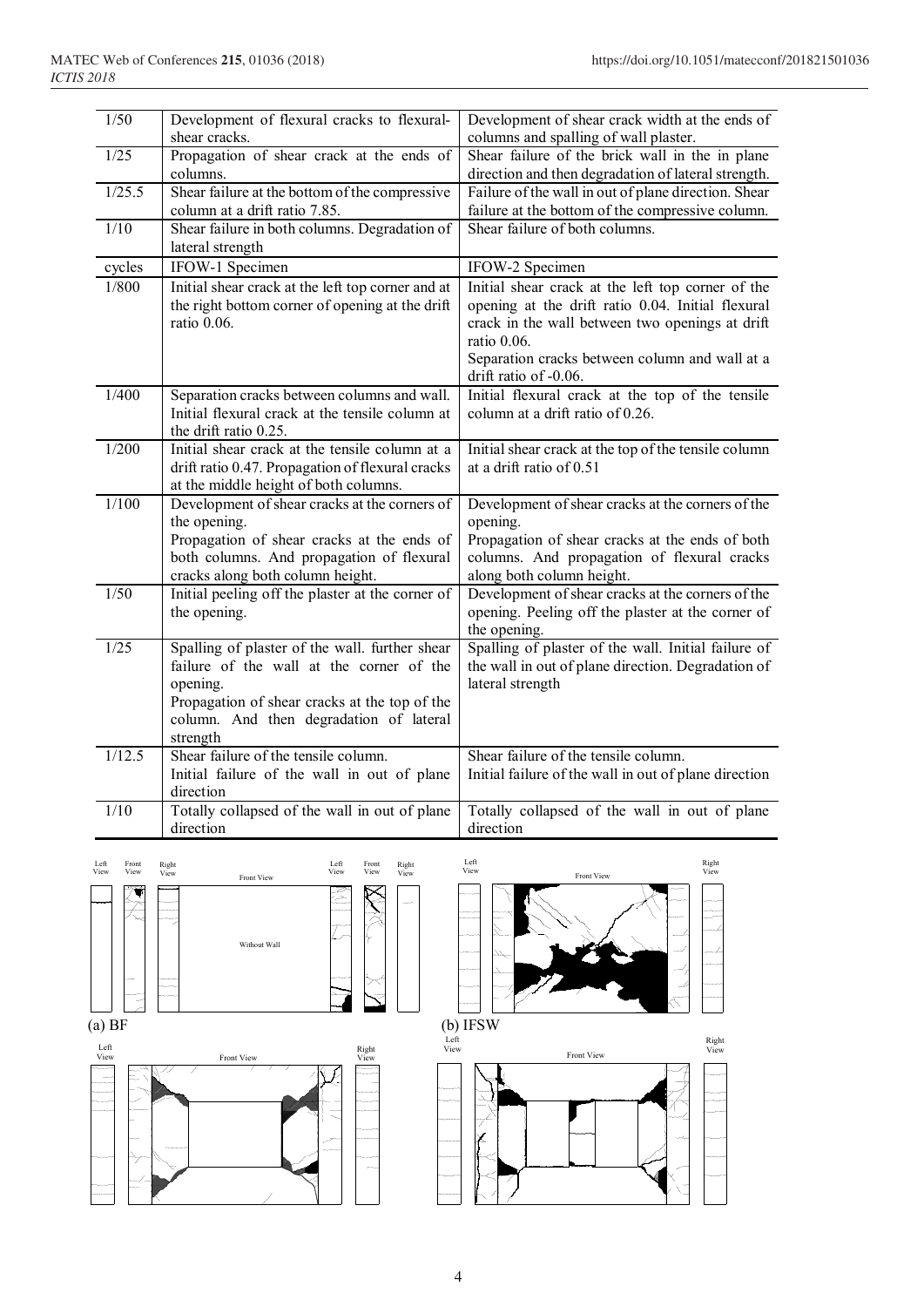#### (c) IFOW-1 (d) IFOW-2

#### Fig. 4: Crack pattern of specimens

#### 5.2 Lateral strength vs. lateral displacement

The relationship between lateral strength vs. Lateral displacement is shown in Figure 9 which indicates the seismic performance of specimens. The maximum lateral strength of 51.3 kN achieved at 57.8 mm lateral displacement. In the cases of the IFSW, IFOW-1 and IFOW-2 specimens attained to the maximum lateral strengths of 127.7 kN, 74.7 kN and 74.3 kN at the drift ratios of 0.93%, 1.86%, and 0.98%, respectively. These results revealed that the IFOW-1 and IFOW-2 specimens with the opening ratio of 25% are similar in lateral strength. It seems that reduction of lateral strength of infilled frame structure is influenced by the ratio of opening to panel area, even though the infill has single or multi openings. The deformation capacity was evaluated as the lateral strength degraded to 80% after the peak of lateral strength that it was obtained at drift ratios of 8.4% for BF, 1.9% for IFSW, 7.7% for IFOW-1 and 6.8% for IFOW-2. It indicates that the ductility performance of infilled frame with a single opening is higher than those of RC frames with solid infill and infill with two openings. The single and two openings with a ratio of 25% of panel decreased the lateral of infilled frame to 58%. The stiffness of infilled frame decreased to 30% and 60% as single and two openings appeared in infill, respectively. However, the seismic performance of infilled frames with single and two openings were better than those of bare frame.



## 5.3 Dissipated energy

For elements of RC structure designed to resist seismic load which accommodate damage without collapse, the energy produced by the seismic event can be dissipated by hysteretic response of RC elements without a significant reduction in strength (Rodrigues et al., 2012). Therefore the amount of energy dissipated of structures may be evaluated by calculating the area enclosed by hysteresis loops curves indicated in Figure 5. Consequently, the dissipated energy in each loading cycle and the cumulative energy dissipation are presented in Figure 6. The energy dissipation of RC frame with solid infill is higher 1.6 times than those of the bare frame, 1.4 times than that of RC frame with a central opening and 1.3 times than those of RC frame with two openings infill. It indicates that energy dissipation of infilled frame was reduced as opening existed in infill. In the case of RC frames with infill with a central opening and infill with two openings, they were similar in energy dissipation. Significant reduction of energy dissipation in the second cycle was observed on the RC frame with solid infill. It reduced to 50% of the first cycle energy dissipation as shown in Figure 6(a). In the cases of bare frame (BF) and infilled frame with openings (IFOW-1 and IFOW-2), significant degradation of energy dissipation in the second cycle occurred at drift angels  $R=1/400$  to  $R=1/100$  that was about 70% of the first cycle energy dissipation, but reduction was only about 20% at drift angles R=1/50 to R=1/12.5.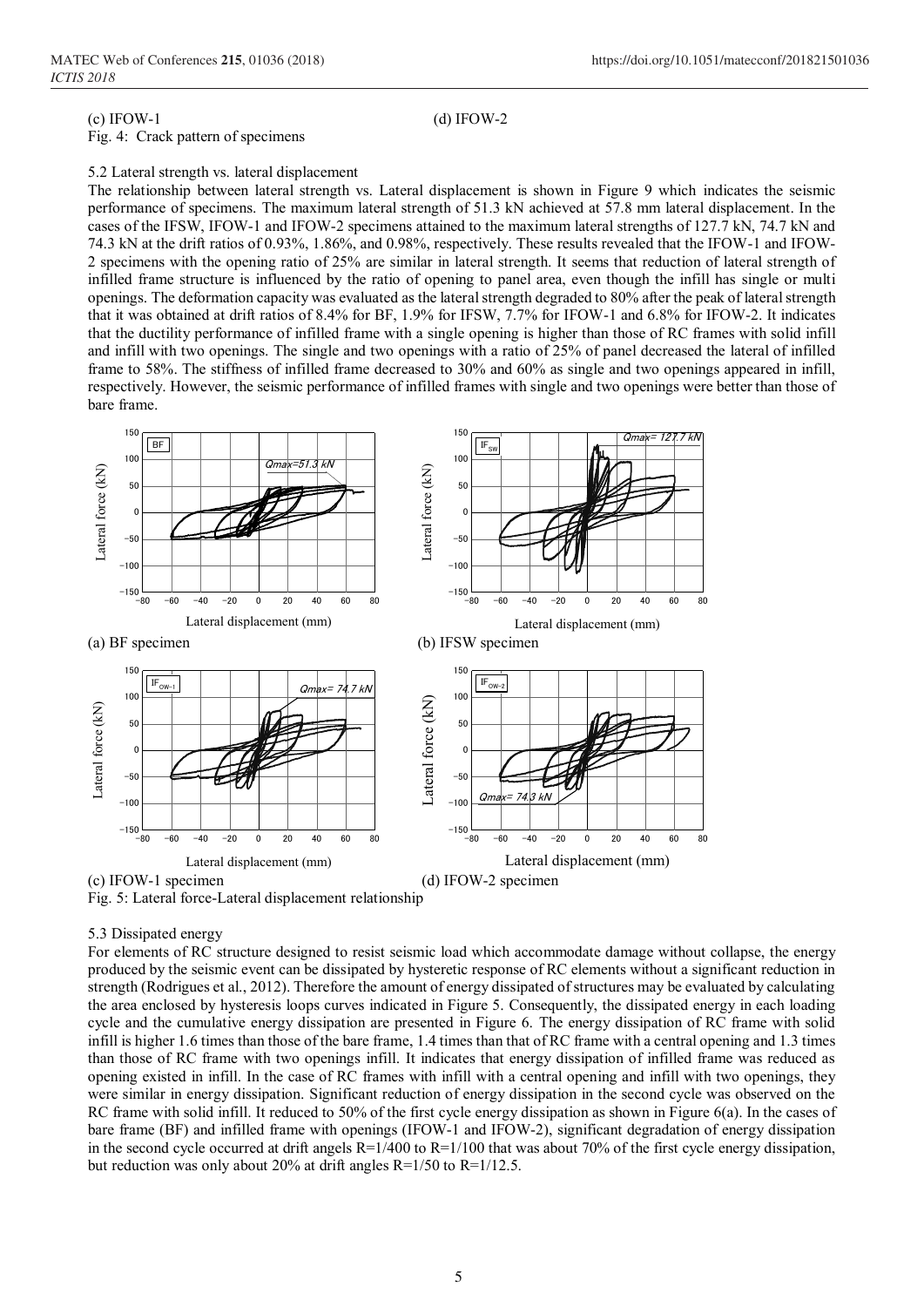

(a) Dissipated energy in each loading cycle (b) Cumulative dissipated energy Fig. 6: Dissipated energy of specimens



# **6 Conclusions**

This paper reported the seismic responses of RC frames with a central opening infill and RC frame with two openings infill under the cyclic lateral loading tests which were compared to seismic responses of the solid infilled frame and the RC bare frame. The ratio of opening size to panel area was 25% for infill with central opening and infill with two openings. The following are the major findings:

Brick infilled frames with a central opening and two openings were similar in lateral strength and dissipated energy but they were little different in lateral stiffness.

The brick infill with a central opening and two openings of 25% of panel area decreased the lateral strength of the solid infilled frame to 58%. However, their lateral strengths were higher about 1.4 times than those of bare frame.

The stiffness of infilled frame structure dropped to 30% due to a central opening and 60% due to two openings appeared in infill.

The dissipated energy of the solid infilled frame was higher about 1.6 times than that of the bare frame. But, it decreased to 70% as openings of 25% appeared in infill.

# **Acknowledgment**

This paper reports the results of research developed under financially supported by the Ministry of Research, Technology, (DIKTI) Indonesia, with the reference 529/27.O10.4.2/PN/2017. The authors sincerely acknowledge to Prof. Katsuki Takiguchi Lab., Departement of Mechanical and Environmental Informatics, Tokyo Institute of Technology, Japan; Dr. Abdullah, Civil Engineering Dept., Syiah Kuala University, head and staffs of Structure and Construction Material Lab., for supporting and providing the structural testing facilities.

## **References**

- 1. Choi, H., Nakano, Y., and Sanada, Y. (2005) 'Seismic Performance and Crack Pattern of Concrete Block Infilled Frames.'In Bulletin of ERS, 38
- 2. Choi, H., Sanada, Y., and Nakano, Y. (2017) 'Diagonal Strut Mechanism of URM Wall Infilled RC Frame for Multi Bays.' In Procedia Engineering Proceedings of the 6th International Workshop on Performance, Protection & Strengthening of Structures under Extreme Loading, Held December 11-12 2017 at Guangzhou (Canton), China.
- 3. Dautaj, A. D., Kadiri, Q., and Kabashi, N. (2018) 'Experimental study on the contribution of masonry infilling the behavior of RC frame under seismic loading.' Engineering Structures, 165, 27-37.
- 4. Maidiawati, Sanada, Y., Konishi, D., and Tanjung, J. (2011) 'Seismic Performance of Nonstructural Brick Walls Used in Indonesian R/C Buildings.' Journal of Asian Architecture and Building Engineering, 10 (1), 203-210.
- 5. Maidiawati and Sanada, Y. (2017) 'R/C Frame-Infill Interaction Model and Its Application to Indonesian Buildings.' Earthquake Engineering and Structural Dynamics, 46 (2), 221-241. DOI: 10.1002/eqe.2787
- 6. Maidiawati, Tanjung, J., and Medriosa, H. (2017) 'Experimental Study on the Influence of the Opening in Brickmasonry Wall to Seismic Performance of Reinforced Concrete Frame Structures.' In: AIP Proceeding of the International Conference of Global Network for Innovative Technology and AWAM International Conference in Civil Engineering, Held August 8-10 2017 at Penang Malaysia.
- 7. Mohammadi, M., and Nikfar, F. (2013) 'Strength and Stiffness of Masonry-Infilled Frames with Central Openings Based on Experimental Results.' Journal of Structural Engineering, 139, 974-984
- 8. Mondal, G., and Jain, S., K. (2008) 'Lateral Stiffness of Masonry Infilled Reinforced Concrete (RC) Frames with Central Opening.' Earthquake Spectr Earthquake Engineering Research Institute (EERI), 24 (3), 701-723. DOI: 10.1193/1.2942.376